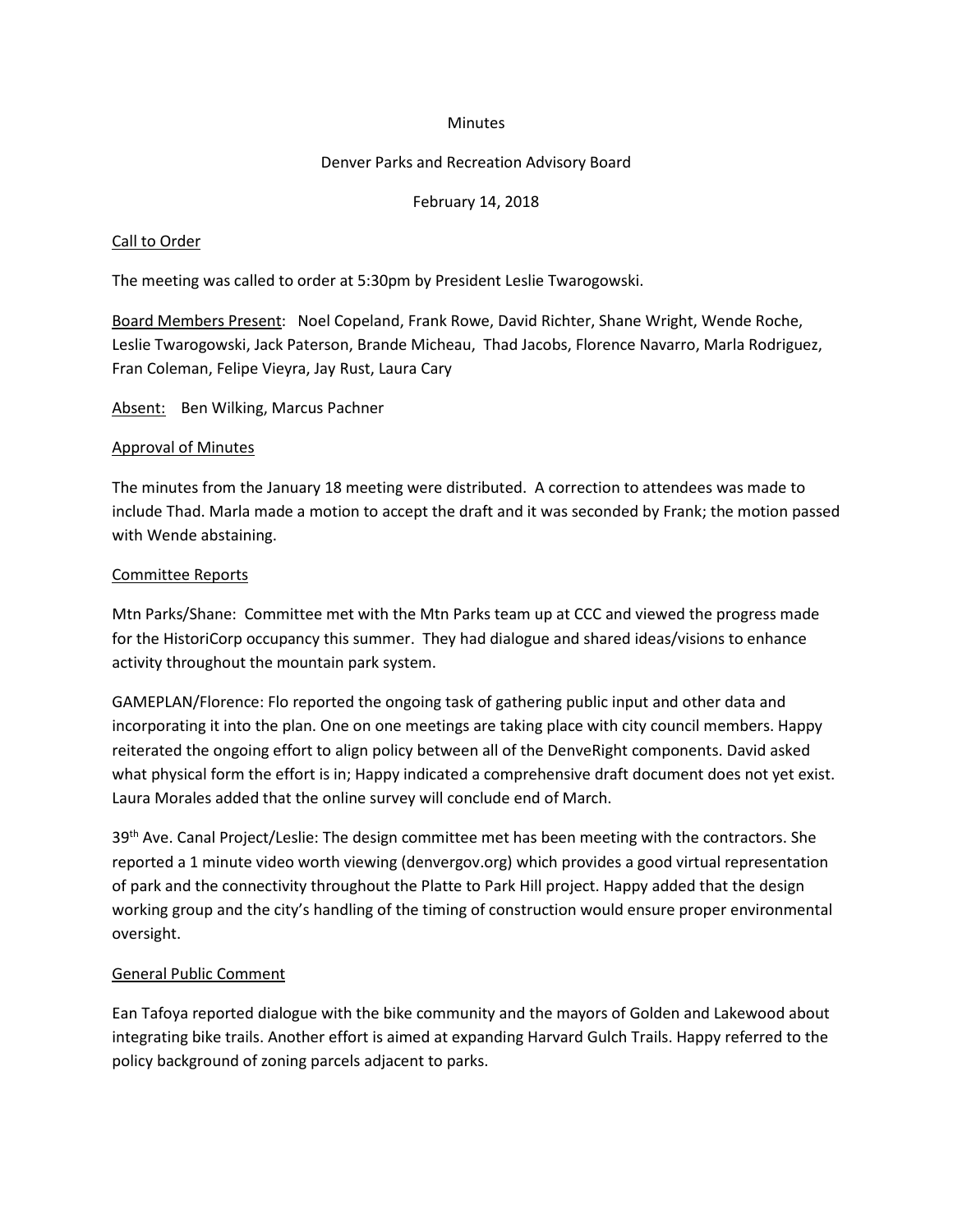# Executive Directors Report (Happy Haynes, with John Martinez)

Happy reported the progress being made for the City Park Master Plan update. There's an open survey process which fosters development of draft principles. The Fairfax Pocket Park development process which DPR is spearheading has included several recent community meetings. She also reports the successful first month of the Carla Madison Rec Center and the community's utilization of it. The public input process is about to begin for future improvements to the St. Charles Pl. Park, with a meeting scheduled on the 27<sup>th</sup>. John reported on the contract process of the three 'transition' rec centers governed by outside groups; Globeville is RFP process is complete, Johnson should be concluded in 2-3 months, and then College View's RFP should be addressed in the fall. Shane commented he is not in favor of outside organizations managing DPR facilities. A naming proposal for downtown children's playground is being drafted.

# **Presentations**

# Denver Zoo Fee Increase Proposal, Denny O'Malley, Director

Denny, with input from Andrew Rowan, outlined the proposal to increase public entrance fees effective sometime this summer. No changes have been made since 2014, yet as Happy observed, much has changed throughout the country concerning a new perspective towards animal welfare as well as conservation. This theme was repeated throughout the presentation. A variety of comments and questions were posed by the board. Thad and Fran inquired about membership fees. Jay asked about nutritional and water quality impacts on the budget; a full time animal nutritionist has been hired and this is somewhat rare in the U.S. Marla questioned whether fee increases will affect attendance (yes, probably around 5% the first year). Frank asked about possibility of tiered fees for Denver residents v. non-residents (difficult to implement). Wende asked about rental fees being discounted for corporate v. non-profit orgs (yes, there is some sensitivity to this in current policy). Florence noted the percentage increases are skewed in-season v. winter (some animals & programs often are unavailable in colder weather). Brande also commented on the rate structure. Shane questioned why it's difficult to compare Denver rates with other cities; Happy provided perspective of finding truly comparable Zoo facilities in addition to selecting suitably appropriate regional cultural marketplaces. Jay commented that future increases must be on an as-need basis, not tied to CPI (or traditional) metrics.

The board voted unanimously to approve the recommendation of the Denver Zoo Fee Increase Proposal as presented to PRAB.

# PRAB Retreat (Sat., Feb. 24, 9am-1pm, Carla Madison Rec Center)

Laura would like to lead a mapping exercise in order to encourage community engagement by the board.

Leslie suggests we talk about the budget/finance and our philosophy

Thad would like to revisit the goals from two years ago

Florence recommends we discuss the role of a board member